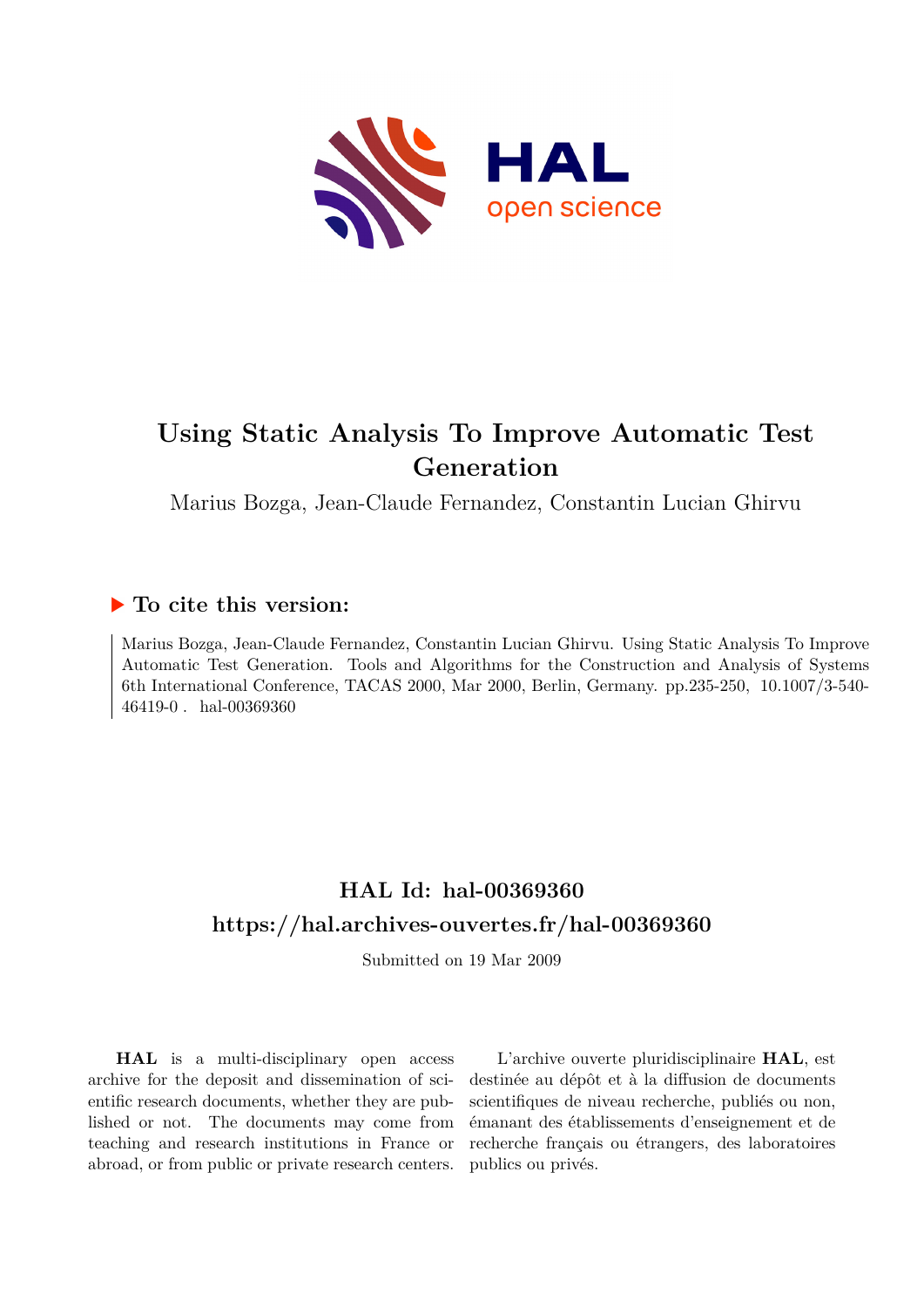# Using Static Analysis To Improve Automatic

marius Dozga-, Jean-Claude Fernandez-, and Lucian Ghirvu

<sup>1</sup> VERIMAG? ? ? , Centre Equation, 2 avenue de Vignate, F-38610 Gieres marius.Bozga.emag.fr, Lucian.chirus.chirus.g <sup>2</sup> LSR/IMAG, BP 82, F-38402 Saint Martin d'Heres Cedex Jean-Claude.Fernandez@imag.fr tel:  $+(33)(0)476827214$  fax:  $+(33)(0)476827287$ 

Abstract. Conformance testing is still the main industrial validation technique for telecommunication protocols. The automatic construction of test cases based on the model approach is hindered by the state explosion problem. Our method reduces its magnitude by reconsidering the test case generation at a higher level and by taking advantage of some static analysis techniques, in particular the slicing techniques. The specification is simplified by pipelining a set of three modules, each one implementing a different slicing technique.

Keywords: conformance testing, asynchronous systems, static analysis, slicing, bisimulation

## Introduction  $\mathbf{1}$

Conformance testing is a well-established technique for the validation of telecommunication protocols. Currently, it is still the main validation technique used at an industrial scale, given the inherent complexity of more ambitious techniques such as formal verification. Moreover, in the case of protocols, the conformance testing was completely formalized by  $[22, 7, 15]$  and is also standardized within [12]. Test cases can be automatically generated from formal specifications and tools such as TGV  $[11]$ , TVEDA  $[18]$ , AUTOLINK  $[21]$  or TORX  $[2]$  concretely implement this activity.

In the model-based approach, test cases are usually constructed by exploring a synchronous product between the model of the specication and some test purpose, both represented as labeled transition systems. The central problem arising here is the well known state explosion problem. To deal with it we propose to reconsider the test generation at a higher level i.e., to work with specifications and test purposes represented by some kind of extended automata and to perform relevant static simplifications before generating test cases. In this paper, we consider specifications as asynchronously communicating extended automata

<sup>?</sup> Work partially supported by Region Rh^one-Alpes, France

<sup>?</sup> ? ? VERIMAG is a joint laboratory of CNRS, UJF and INPG Grenoble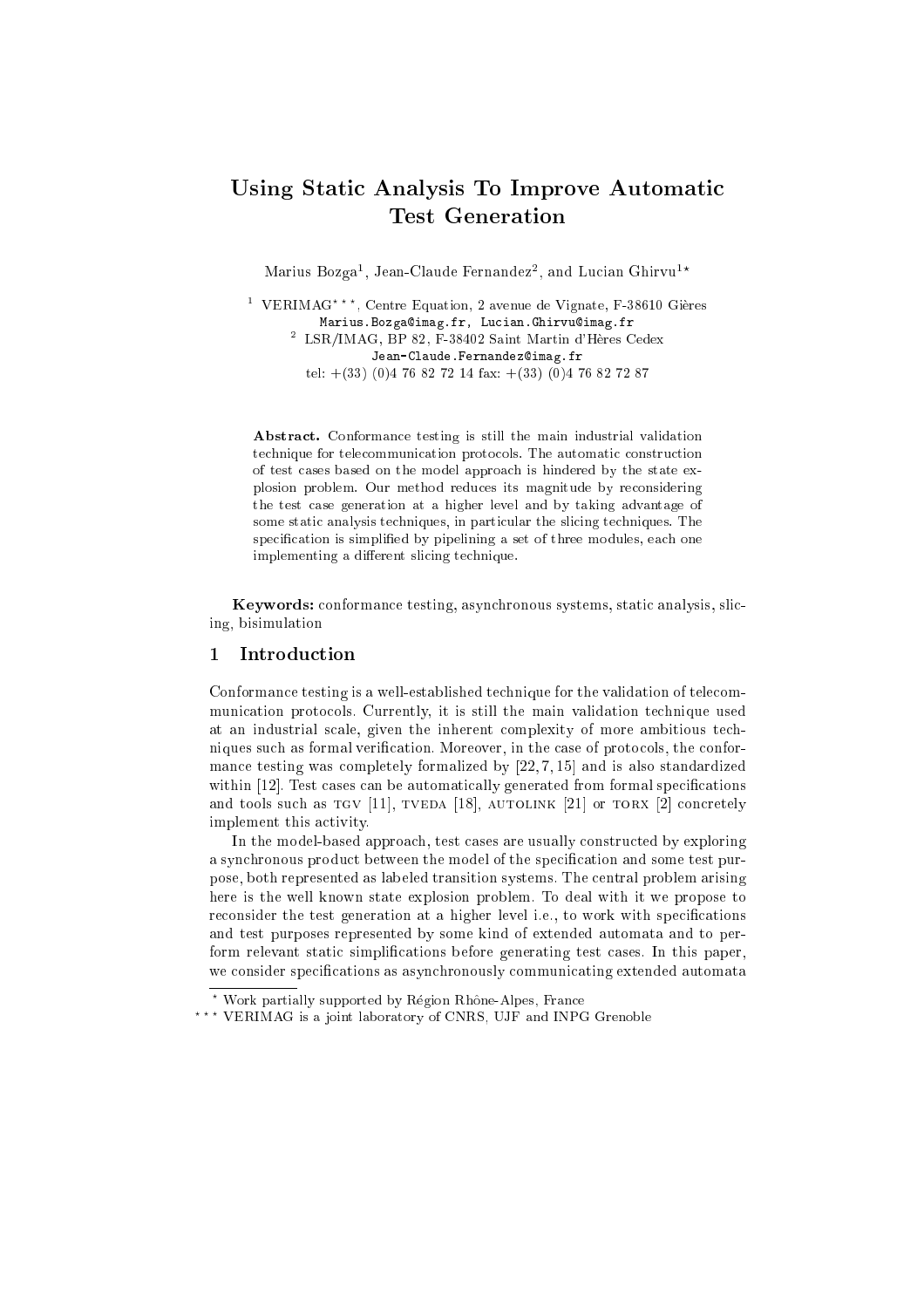and test purposes as acyclic automata with constraints. We want to generate tests describing a finite interaction between the tester and the implementation under test. Moreover, by the fact that the test purpose is an automaton with constraints, it is possible to generate symbolic tests.

We propose to simplify specifications by means of *slicing* [23]. A first slicing consists in taking into account the set of interactions between specication components, starting from inputs enabled in the test purpose, and regardless the signal parameters. We obtain a first reduction of the specification, consisting of the part of it which is reachable given the enabled inputs. Then, for the second slicing, we look at the set of variables and parameters which are relevant to outputs observed by the test purpose and safely discard the others. Finally, the specification is sliced with respect to constraints attached to the test purpose. These analyses transform specications without loss of information with respect to the test purpose. They are independent of each other and can be implemented separately. Each of them inputs a specification, performs a slicing on it, and then outputs a new equivalent one. They can be applied in any order, until no more reduction can be obtained. Concerning the overall simplification on the initial specification, our experiments showed very good results.

The idea of using static analysis to improve model checking and test generation was already being investigated in different contexts. For instance, TVEDA [18] produces test cases from SDL specifications by performing simple syntactic transformations on them. Slicing is used in the context of automatic generation of test data for sequential programs. In [13], the authors present an approach to selective regression testing using slicing. Selective regression approach identies the parts of the program that are affected by a change. In  $[14]$ , slicing is used for verification purposes, to extract finite-state machines from multi-threaded programs.

The paper is structured as follows. Section 2 briefly remember the notions of conformance testing and presents the underlying model. In section 3 we propose and formalize three new slicing techniques of the specification with respect to the test purpose. Finally, we give some results in section 4 and we conclude in section 5.

### 2Conformance test case generation

This section reviews some notions of conformance testing and presents the underlying model, which is parallel asynchronous processes communicating via queues.

Conformance testing is a black-box testing method, which aims at validating that the implementations of protocols conform to their specications. Conformance testing activity is standardized in [12] and work has been done to formalize it [22]. In this context, our purpose is to generate automatically conformance test cases for telecommunication protocols.

In the classification of testing architectures from  $[12, 20]$ , our method is a *lo*cal single-layer test method with synchronous communication between the tester and the *implementation under test* ( $IUT$ ). It is *local* because in the interactions between the tester and the IUT no event caused by the surrounding environment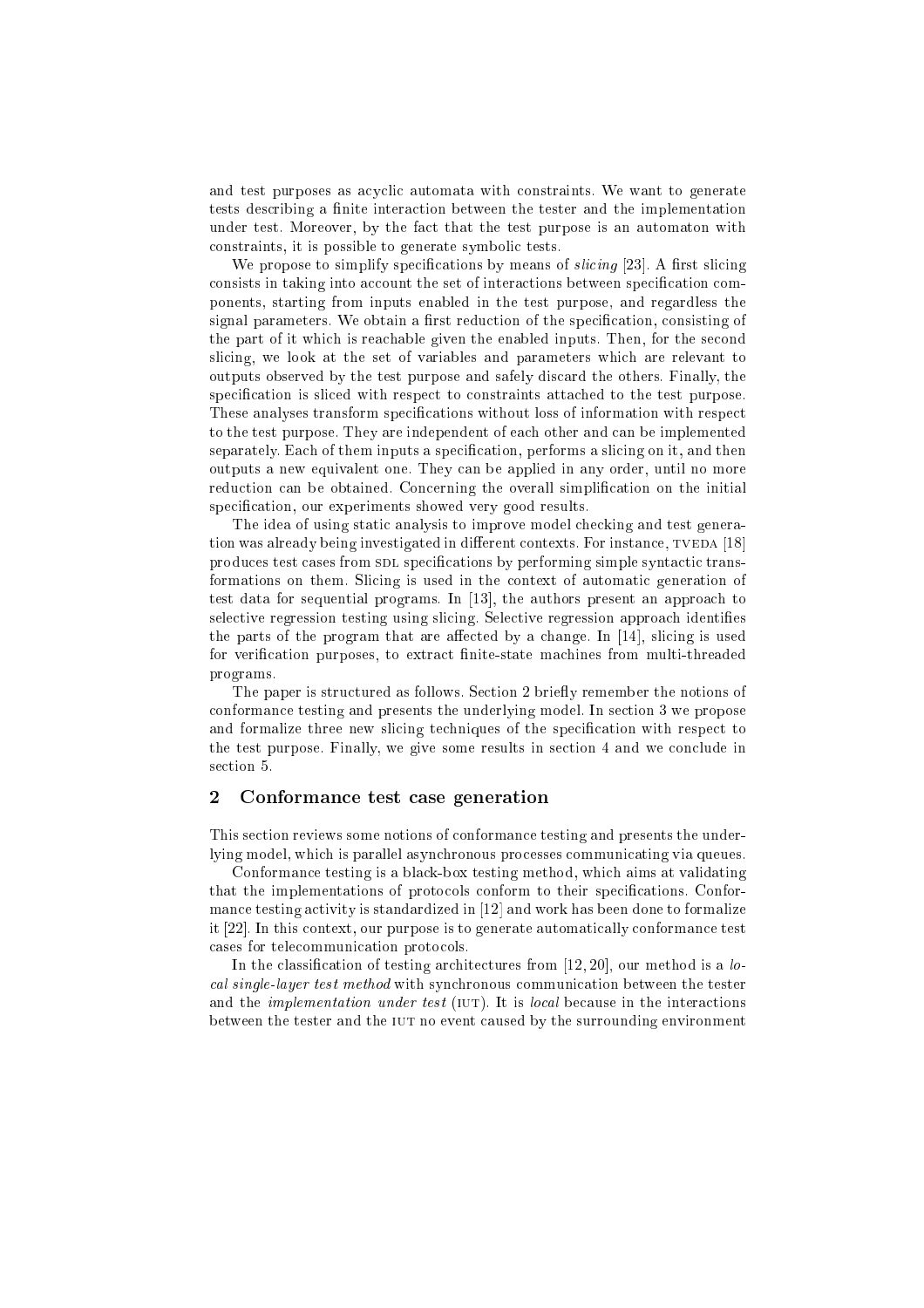appears. It is *single-layer* because we test implementations of specifications organized in one layer. The tester interacts with the IUT via some *points of control* and observation (pcos), which, in our case, are seen as external queues of the specification (see below). The communication at the PCOs is synchronous. This architecture is pictured in Figure 1.

In order to assure the feasibility of our method (correctness, compatibility with the industrial practice) we require that the tester, the IUT and the specification satisfy some conditions :

- 1. *controllability condition*: the tester always controls its outputs and can feed the specication only at one pco at the time (therefore, for each state of the test purpose, whenever an input is enabled, it is the only transition starting in this state),
- 2. consistency relation : between the test purpose and the specification (which ensures that the set of behaviors described by the test purpose is included in the set of behaviors described by the specification) $\cdot$ ,
- 3. conformance relation : ensures that the outputs of the implementation must be produced also by the specification.



Fig. 1. Test architecture

#### $2.1$ The specification

We consider specifications consisting of asynchronous parallel composition of a number of processes that communicate through parameterized signals passing via a set of unbounded fifo queues. We distinguish between internal queues (closed inside the specication) and external queues (opened to the environment). In the context of conformance testing with local tester, external queues contents are controlled by the tester. Then, we make explicit the assumption of synchronicity between the tester and the IUT. Processes are extended finite-state automata. They perform actions on queues and local variables. For the sake of simplicity, the actions are simple guarded commands.

<sup>1</sup> This assumption is strong, however it can be veried during the test generation process (as in  $\text{TSV}$  [10]).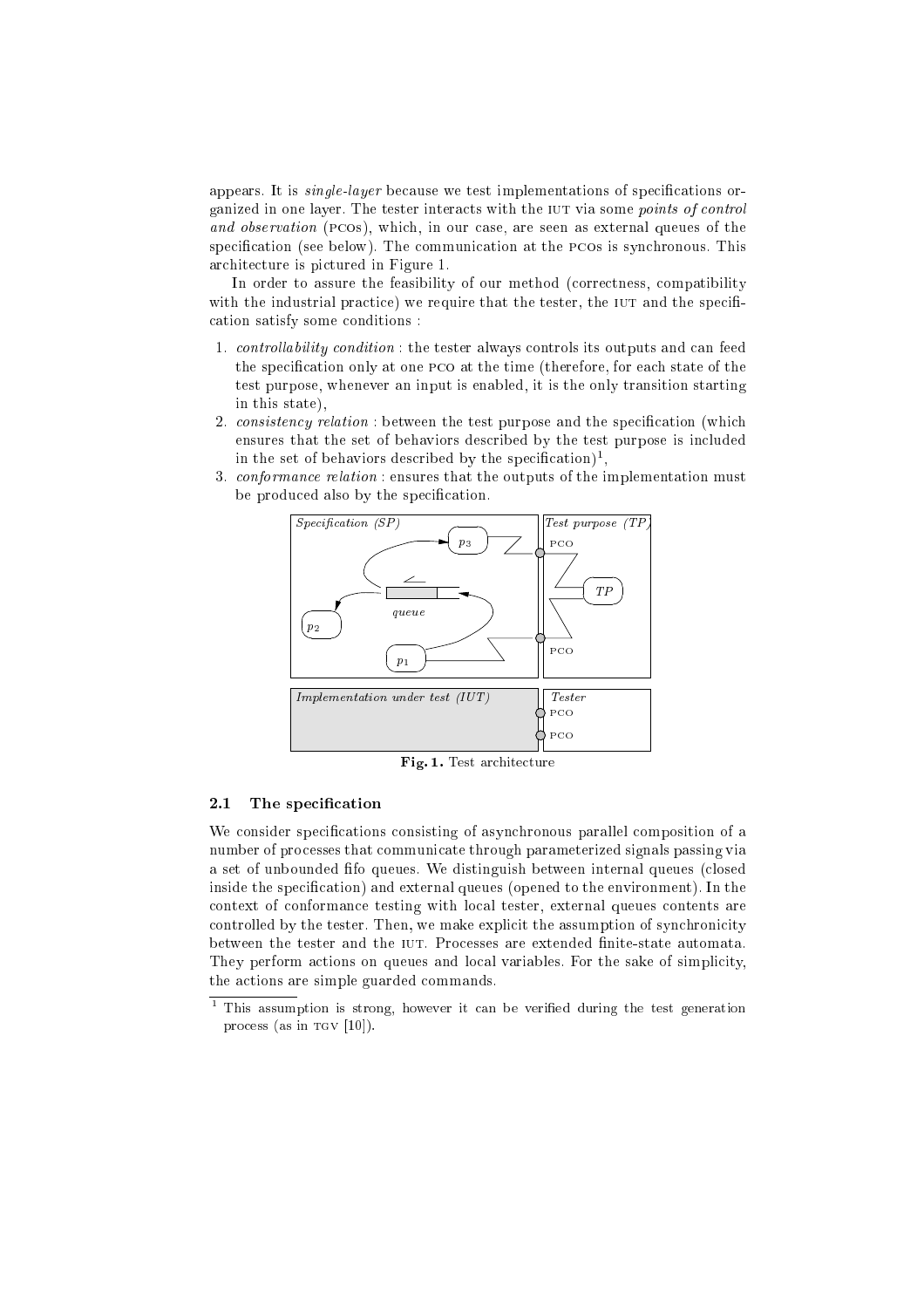Denition <sup>1</sup> (specication syntax). A specication SP is a tuple (S; C; <sup>P</sup> ) where S is the set of signals,  $C = C^{int} \cup C^{ext}$  is the set of queues (internal and external ones) and P is the set of processes. A process  $p \in P$  is a tuple  $(\Lambda_p, Q_p, I_p, q_n)$  where  $\Lambda_p$  is a set of local variables,  $Q_p$  is a set of states,  $\omega_p$ is a set of a set of a set of a set of and Tp is and Tp is and Tp is and Tp is and Tp is and Tp is and Tp is a set of transitions. An action can be either a guarded assignment  $\begin{bmatrix} b \end{bmatrix} x := e$ , a guarded input  $[b]$   $c?s(x)$ , or a guarded output  $[b]$   $c!s(e)$ . Above, b and e are expressions,  $x \in X_p$  is a variable,  $c \in C$  is a queue and  $s \in S$  is a signal.

We give the semantics of specifications in terms of labeled transition systems. We assume the existence of the universal domain  $D$  which contains the values of variables and signal parameters. We suppose that the boolean values  $\{t, f\}$ and also the special undefined  $\perp$  value are contained in D. We define variable contexts as being total mappings  $\rho : \bigcup_{n \in P} X_p \to D$  which associate to each variable x a value v from the domain. We extend these mappings to expressions in the usual way. We define internal queue contexts as being also total mappings  $\theta$  :  $C \rightarrow (\beta \times D)$  which associates to each internal queue c a sequence  $(s_1, v_1), ..., (s_k, v_k)$  of messages, that is pairs  $(s, v)$  noted also by  $s(v)$ , where s is a signal and  $v$  is the carried parameter value. We assume also the existence of some special undefined message  $\sigma$ . The empty sequence is noted with  $\epsilon$ .

Denition <sup>2</sup> (specication semantics). The semantics of a specication SP is given by a tabeled transition system  $\mathcal{S}P \equiv \left( Q_{sp}, I_{sp}, q_{sp} \right)$ . States  $q_{sp}$  of this system are triples of the form  $(\rho, \delta, \theta)$ , where  $\rho$  is a variable context,  $\delta$  is a queue  $\mathbf{v}_1$  is a global control state. The global control state  $\mathbf{v}_2$ either internal and labeled with  $\tau$ , when derived from assignments or internal communication, either visible and labeled with the concrete action when derived from external communication. Transitions are constructed by the following rules:

$$
q_p \stackrel{[b]_1 x := e}{\longrightarrow} q'_p \quad \rho(b) = \mathbf{t} \quad \rho(e) = v
$$
\n
$$
(\rho, \delta, \theta) \stackrel{\tau}{\longrightarrow} (\rho[v/x], \delta, \theta')
$$
\n
$$
q_p \stackrel{[b]_1 c(s(e)}{\longrightarrow} q'_p \quad \rho(b) = \mathbf{t} \quad \rho(e) = v \quad c \in C^{ext}
$$
\n
$$
(\rho, \delta, \theta) \stackrel{\tau}{\longrightarrow} (\rho, \delta, \theta')
$$
\n
$$
q_p \stackrel{[b]_1 c(s(e)}{\longrightarrow} q'_p \quad \rho(b) = \mathbf{t} \quad \rho(e) = v \quad c \in C^{int} \quad \delta(c) = w
$$
\n
$$
(\rho, \delta, \theta) \stackrel{\tau}{\longrightarrow} (\rho, \delta[w.s(v)/c], \theta')
$$
\n
$$
q_p \stackrel{[b]_1 c(s(v))}{\longrightarrow} q'_p \quad \rho(b) = \mathbf{t} \quad c \in C^{ext}
$$
\n
$$
q_p \stackrel{[b]_1 c(s(v))}{\longrightarrow} (\rho, \delta, \theta) \stackrel{\tau}{\longrightarrow} (\rho, \delta, \theta) \stackrel{\tau}{\longrightarrow} (\rho[v/x], \delta(w/c], \theta')
$$
\n
$$
(\rho, \delta, \theta) \stackrel{\tau}{\longrightarrow} (\rho[v/x], \delta(w/c], \theta')
$$

where  $\sigma$  was obtained from  $\sigma$  by considering one step in process  $p$  from  $q_p$ to  $q_p,$  and the initial state  $q_{\bar{s}p}$  is obtained considering the default value of the variables, empty queues and processes initial states.

## 2.2 Test purposes and the contract purposes are all the contract purposes and the contract purposes of the contract purposes are all the contract purposes of the contract purposes of the contract purposes of the contract p

The test purpose is an acyclic finite state automaton which describe a pattern of interactions between the tester and the iut. It is described from the implementation side i.e., inputs and outputs in the test purpose means respectively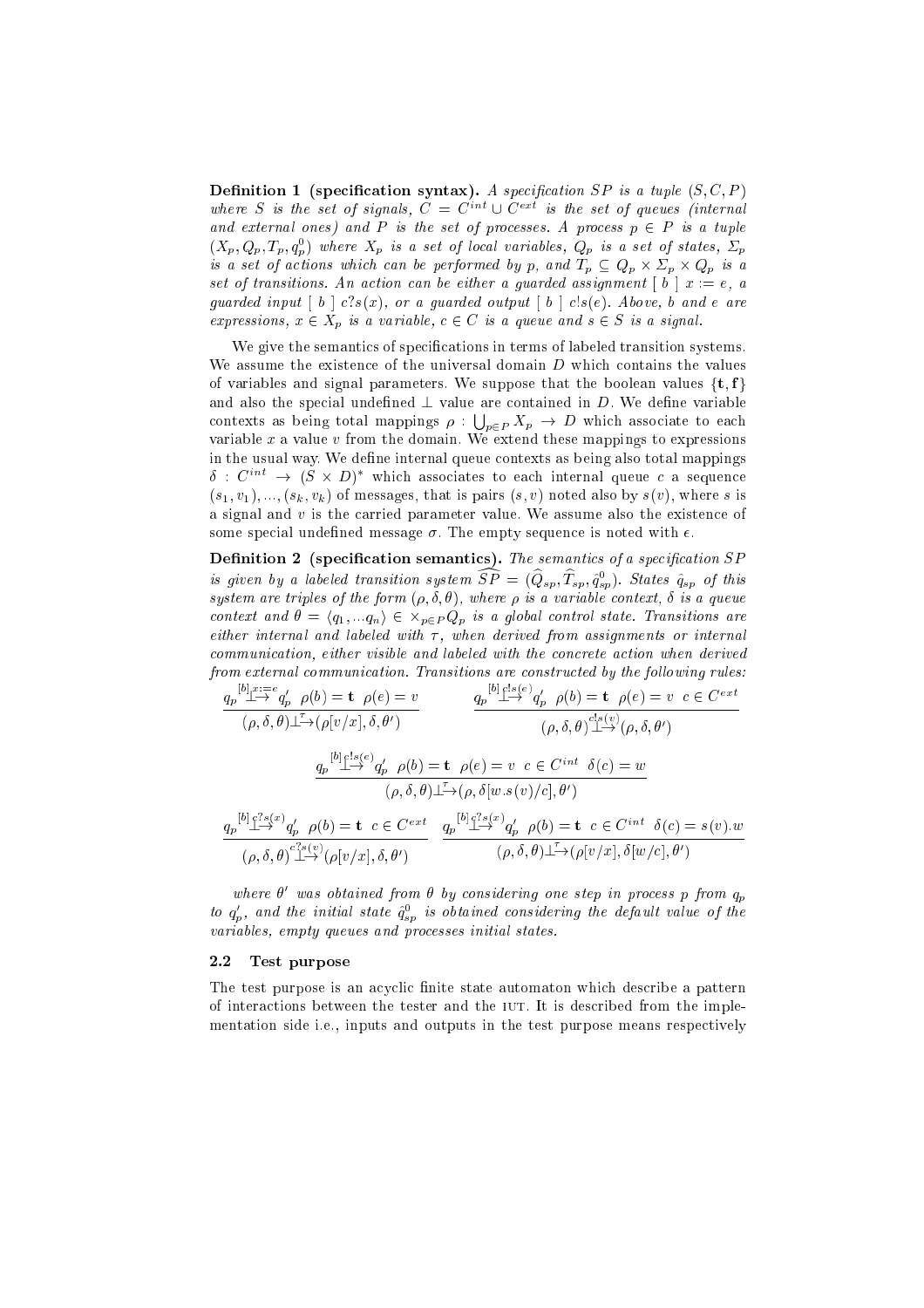inputs and outputs in the implementation. It contains both constrained signal inputs and unconstrained signal outputs.

A *constraint*  $C$  is a boolean combination of atoms, each of them being a particular restriction on the used value. For example, we can test the containment of an element to an interval or to a set of values. The notation  $v \models C$  stands for the value  $v$  satisfies the constraint  $\mathcal C$ . For a given input of the test purpose, there is a constraint related to the signal parameter [12]. There are no relational dependencies between constraints attached to different inputs.

This test purpose definition was inspired by TTCN and has the following intuition : if the tester provide a signal to the implementation with the value of its parameter satisfying a constraint then we would like to approximate the value of outputs parameters.

**Definition 5** (test purpose). A test purpose I P is a tuple  $(Q_{tp}, I_{tp}, q_{tp}^i, Q_{tn}^{T})$  $\mathcal{I} \mathcal{I} \mathcal{I} \mathcal{I} \mathcal{I} \mathcal{I} \mathcal{I} \mathcal{I} \mathcal{I} \mathcal{I} \mathcal{I} \mathcal{I} \mathcal{I} \mathcal{I} \mathcal{I} \mathcal{I} \mathcal{I} \mathcal{I} \mathcal{I} \mathcal{I} \mathcal{I} \mathcal{I} \mathcal{I} \mathcal{I} \mathcal{I} \mathcal{I} \mathcal{I} \mathcal{I} \mathcal{I} \mathcal{I} \mathcal{I} \mathcal{I} \mathcal{I} \mathcal{I} \mathcal{I} \mathcal{I} \mathcal{$  $Q_{tn}^{+} \subseteq Q_{tp}$  is a set of accepting states, without successors by  $\Gamma_{tp}$ .  $\geq_{tp}$  is the set of interactions  $\alpha_{tp}$  which can be fixed within the test purpose. This set contains both constrained signal inputs of the form  $c?s(\mathcal{C})$  and unconstrained signal outputs of the form  $c|s(*)$ , where  $c \in C^{ext}$  is an external queue and  $s \in S$  is a signal. C denotes a generic constraint e.g., interval constraint, on the received value and denotes any value.

The feeds are the set of inputs we intend to supply to the IUT during the test. Feeds are a parameter completely controlled by the tester. They will be taken into account during the test case generation process. That is, any external input in the specification will be enabled if and only if it is contained in the set of feeds. Intuitively, the set of feeds must cover the set of inputs given in the test purpose.

 $\blacksquare$  ---------  $\blacksquare$  (feeds). The feeds for any and for a set of constraint signal inputs  $\{C(S|\mathbf{C}) \mid C \in \mathbf{C}^{++}, S \in \mathcal{S}\}.$ 

## 2.3 Synchronous product

The tests are automatically derived by exploring a kind of synchronous product between the model of the specification  $(Q_{sp}, I_{sp}, q_{sn})$ , the test purpose  $\left(Q_{tp}, I_{tp}, Q_{tp}, Q_{tp}\right)$ , and taking into account the set of feeds  $\mathcal{Z}_f = \{c; s(\cup) \mid \mathcal{Z}_f\}$  $c \in \cup \dots, s \in \cup \}$  .

Denition <sup>5</sup> (synchronous product). We dene the synchronous product  $\prod (SP, TP, \Sigma_f)$  as the labeled transition system  $(Q_\pi, T_\pi, q_\pi^0)$ , with  $Q_\pi \subseteq Q_{sp} \times$  $Q_{tp}$ , where  $Q_{\pi}$  and  $T_{\pi}$  are the smallest sets obtained by the application of the following rules:

$$
\frac{\bot}{(\hat{q}_{sp}^0, q_{tp}^0) \in Q_{\pi}} \qquad \qquad \frac{(\hat{q}_{sp}, q_{tp}) \in Q_{\pi} \quad \hat{q}_{sp} \bot^{\mathcal{I}} \rightarrow \hat{q}_{sp}^{\prime} \quad q_{tp} \notin Q_{tp}^{acc}}{(\hat{q}_{sp}^{\prime}, q_{tp}) \in Q_{\pi} \quad (\hat{q}_{sp}, q_{tp}) \bot^{\mathcal{I}} \rightarrow (\hat{q}_{sp}^{\prime}, q_{tp})}
$$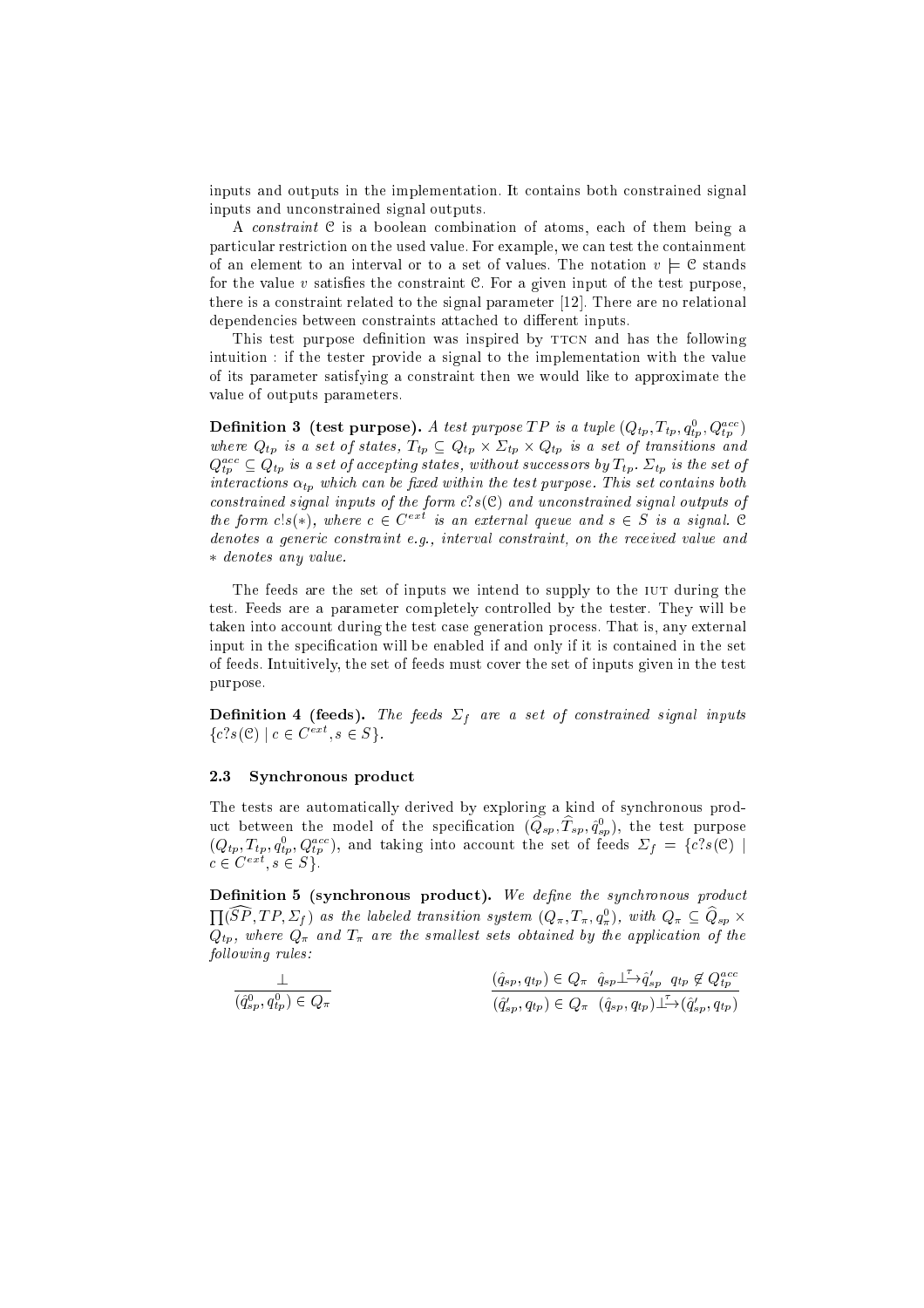$$
\frac{\left(\hat{q}_{sp}, q_{tp}\right) \in Q_{\pi} \hat{q}_{sp} \xrightarrow{c_{sp}^{2}(v)} \hat{q}_{sp}' \ q_{tp} \xrightarrow{c_{sp}^{2}(v)} q_{tp}' \ v \models \mathcal{C} \right)}{\left(\hat{q}_{sp}', q_{tp}'\right) \in Q_{\pi} \left(\hat{q}_{sp}, q_{tp}\right)^{c_{sp}^{2}(v)} \left(\hat{q}_{sp}', q_{tp}'\right)}
$$
\n
$$
\frac{\left(\hat{q}_{sp}, q_{tp}\right) \in Q_{\pi} \hat{q}_{sp} \xrightarrow{c_{sp}^{2}(v)} \hat{q}_{sp}' \ c_{sp}^{2}(v) \in \Sigma_{f} \ v \models \mathcal{C} \right)}{\left(\hat{q}_{sp}', q_{tp}\right) \in Q_{\pi} \left(\hat{q}_{sp}, q_{tp}\right)^{c_{sp}^{2}(v)} \left(\hat{q}_{sp}', q_{tp}\right)}
$$
\n
$$
\frac{\left(\hat{q}_{sp}, q_{tp}\right) \in Q_{\pi} \hat{q}_{sp} \xrightarrow{c_{sp}^{1}(v)} \hat{q}_{sp}' \ q_{tp} \xrightarrow{c_{sp}^{1}(v)} \hat{q}_{tp}' \ \left(\hat{q}_{sp}', q_{tp}\right)^{c_{sp}^{2}(v)} \left(\hat{q}_{sp}', q_{tp}\right)^{c_{sp}^{2}(v)} \hat{q}_{sp}' \ \left(\hat{q}_{sp}', q_{tp}\right)^{c_{sp}^{2}(v)} \left(\hat{q}_{sp}', q_{tp}\right)^{c_{sp}^{2}(v)} \left(\hat{q}_{sp}', q_{tp}\right)^{c_{sp}^{2}(v)} \left(\hat{q}_{sp}', q_{tp}\right)^{c_{sp}^{2}(v)} \left(\hat{q}_{sp}', q_{tp}\right)^{c_{sp}^{2}(v)} \left(\hat{q}_{sp}', q_{tp}\right)^{c_{sp}^{2}(v)} \left(\hat{q}_{sp}', q_{tp}\right)^{c_{sp}^{2}(v)} \left(\hat{q}_{sp}', q_{tp}\right)^{c_{sp}^{2}(v)} \left(\hat{q}_{sp}', q_{tp}\right)^{c_{sp}^{2}(v)} \left(\hat{q}_{sp}', q_{tp}\right)^{c_{sp}^{2}(v)} \left(\hat{q}_{sp}', q_{tp}\right)^{c_{sp}^{2}(v)} \left(\hat{q}_{sp}', q_{tp}\right)^{c_{sp}^{2}(v)} \left(\hat{q}_{sp}', q_{tp}\right)^{
$$

 $Example 1$ . The previous definitions are exemplified in Figure 2. The specification is composed of two processes which communicate through an internal queue  $c_l \in \mathbb{C}$  and the external queues of the specification are  $c_l, c\bar{o} \in \mathbb{C}$  and the set of feeds are  $\Sigma_f = \{ci?sr([1, 10])\}$ . This example will be used throughout the paper in order to picture the changes of the specication induced by the following slicing algorithms.



## Fig. 2. Example

## 3Static analysis for testing

The purpose of static analysis is to compute, given the test purpose and the feeds, the part of the specification which is relevant to them. We present three kinds of analyses :

- 1. the relevant control analysis: restricts the processes contained in the specification, to the sets of states and transitions which might be statically reached, given the set of feeds,
- 2. the relevant variables analysis: computes and simplifies processes, with respect to variables which might be used to compute values needed for outputs mentioned in the test purpose and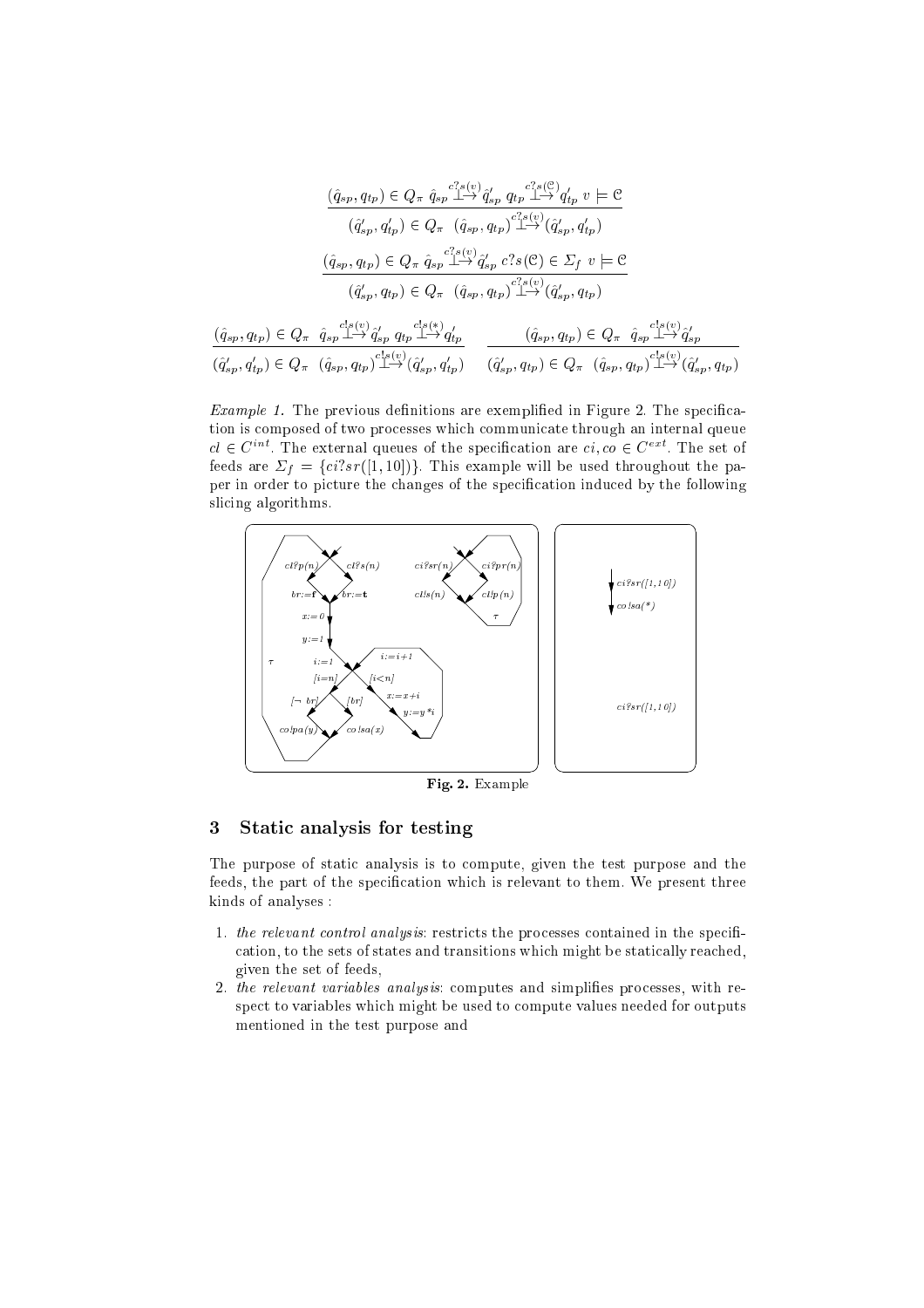3. the constraint propagation: aims to further simplify processes, given the concrete constraints attached to feeds.

Each one of the analysis takes as input a specification and provides an equivalent one with respect to the test generation method presented below. They are completely independent and can be applied in any order. Furthermore, they could be applied iteratively as the code optimization techniques ([17]). The reduction obtained by one can be further exploited by another and so on, until no more reductions are possible.

We detail each one of these analysis below and illustrate them on the example presented before.

## 3.1 Relevant control analysis

A conservative approximation for the specification is computed, by taking into account the set of feeds. We restrict each process to the set of states and transitions that might be reached given the feeds. Intuitively, this analysis can be seen as building the largest sub-processes, after the removal of external inputs uncovered by feeds, and subsequently the internal inputs uncovered by internal outputs.

 $D$ enition 6 (slicing write of a special write of a special write of a special write of a special write of a special write of a special write of a special write of a special write of a special write  $\alpha$  $(S, C, P)$  with respect to a set of feeds  $\Sigma_f$  to be the specification  $SP \setminus_f \Sigma_f =$  $(S, C, P \setminus f \setminus f)$ , where  $P \setminus f \setminus f$  contains a sticed process polyor each process  $p \in P$ . The suce for a process  $p = (A_p, Q_p, I_p, q_n) \in P$  is defined as the process  $p^0 = (\Lambda_p, Q_p, I_p, q_p)$ , with the same sets of variables. The sets of states  $Q_p \subseteq$  $Q_p$  and transitions  $\mathbf{1}_p \subseteq \mathbf{1}_p$  are defined as the smallest ones which satisfy the following rules:

$$
\begin{array}{ll}\n\frac{\bot}{q_p^0 \in Q'_p} & \frac{q_p \in Q'_p \quad q_p \stackrel{[b]x := e}{\bot \rightarrow} q'_p}{q'_p \in Q'_p \quad q_p \stackrel{[b]x := e}{\bot \rightarrow} q'_p \in T'_p} & \frac{q_p \in Q'_p \quad q_p \stackrel{[b]c]s(e)}{\bot \rightarrow} q'_p}{q'_p \in Q'_p \quad q_p \stackrel{[b]c]s(e)}{\bot \rightarrow} q'_p \in T'_p} \\
& \frac{q_p \in Q'_p \quad q_p \stackrel{[b]c]x}{\bot \rightarrow} q'_p \quad c \in C^{ext} c?s(\mathcal{C}) \in \Sigma_f}{q'_p \in Q'_p \quad q_p \stackrel{[b]c]x(e)}{\bot \rightarrow} q'_p \in T'_p} \\
& \frac{q_p \in Q'_p \quad q_p \stackrel{[b]c]z(s)}{\bot \rightarrow} q'_p \quad c \in C^{int} \exists r. q_r \stackrel{[b']c]c(s)}{\bot \rightarrow} q'_r \in T'_r}{q'_p \in Q'_p \quad q_p \stackrel{[b]c]z(s)}{\bot \rightarrow} q'_p \in T'_p}\n\end{array}
$$

We must notice here the input/output propagation between processes. That is, we keep an input inside some process  $p$  if and only if there exists some dual output enabled in some other process  $r$ .

The algorithm computing the sliced system proceeds in an iterative manner. It maintains the sets of states and transitions reached for each process. Initially, the sets of states contain the initial state of the processes, and the sets of transitions are empty. Then, at each step, one of the rules before is applied until the least fixed point is reached and no more rule is applicable.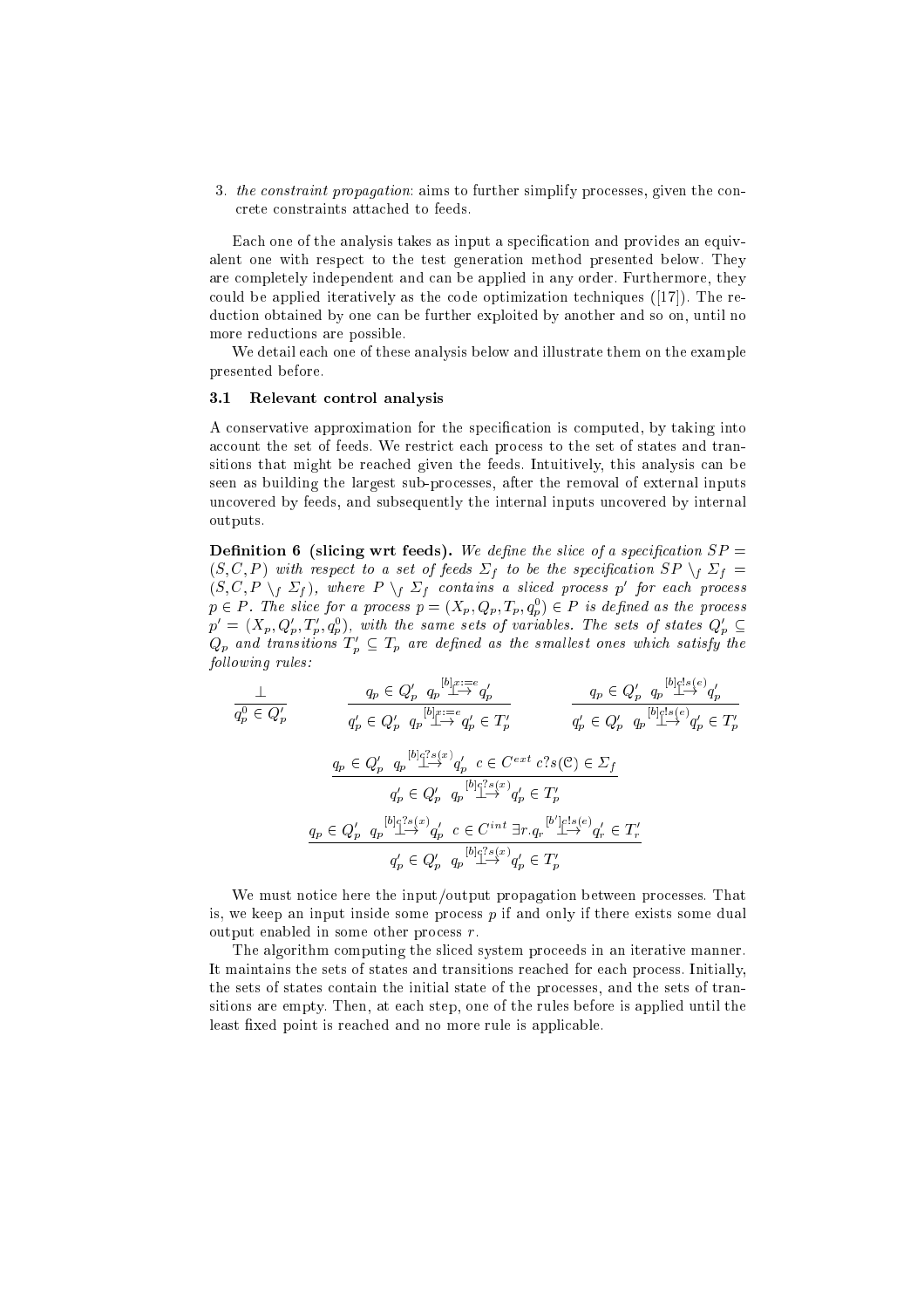This algorithm is similar to reachability analysis but it is performed at the control level.

*Example 2.* If one applies the previous algorithm for the specification and the feeds from Figure 2, one obtains the specication shown in Figure 3. The external input  $\operatorname{ci}$ ? $\operatorname{pr}(n)$  is uncovered by the feeds so its elimination induces the elimination of  $cl!p(n)$  and thus  $cl?p(n)$  is no more covered by an internal output so it is eliminated together with  $br := f$ .



Fig. 3. Example slicing wrt feeds

The slicing with respect to feeds preserves the synchronous product, that is, the following proposition holds.

Proposition <sup>1</sup> (slicing wrt feeds correctness). Let SP = (S; C; <sup>P</sup> ) be a specification, TP a test purpose and  $\Sigma_f$  a set of feeds which covers TP. The synchronous products between the models of SP and respectively SP  $\setminus_f$   $\Sigma_f$ with the test purpose  $TP$ , given the feeds  $\Sigma_f$  are strongly bisimilar. That is,  $\prod (SP, TP, \Sigma_f) \sim \prod (SP \setminus_f \Sigma_f, TP, \Sigma_f).$ 

#### 3.2Relevant variables analysis

This calculus is an extension of live variable analysis [4]. It attempts to compute, for each process, the set of relevant variables in each state. The relevance is defined with respect to test purpose outputs: a variable will be relevant in a state if its value at that state might be used to compute the parameter value of some signal output occurring in the test purpose. Or, similar to the live variables definition, we consider a variable to be relevant in a state if and only if there exists a path starting at that state such that the variable is used before being redefined on the path. But, in our case, we consider a variable to be used only in external outputs mentioned by the test purpose, or in assignments (eventually via internal inputs) to relevant variables.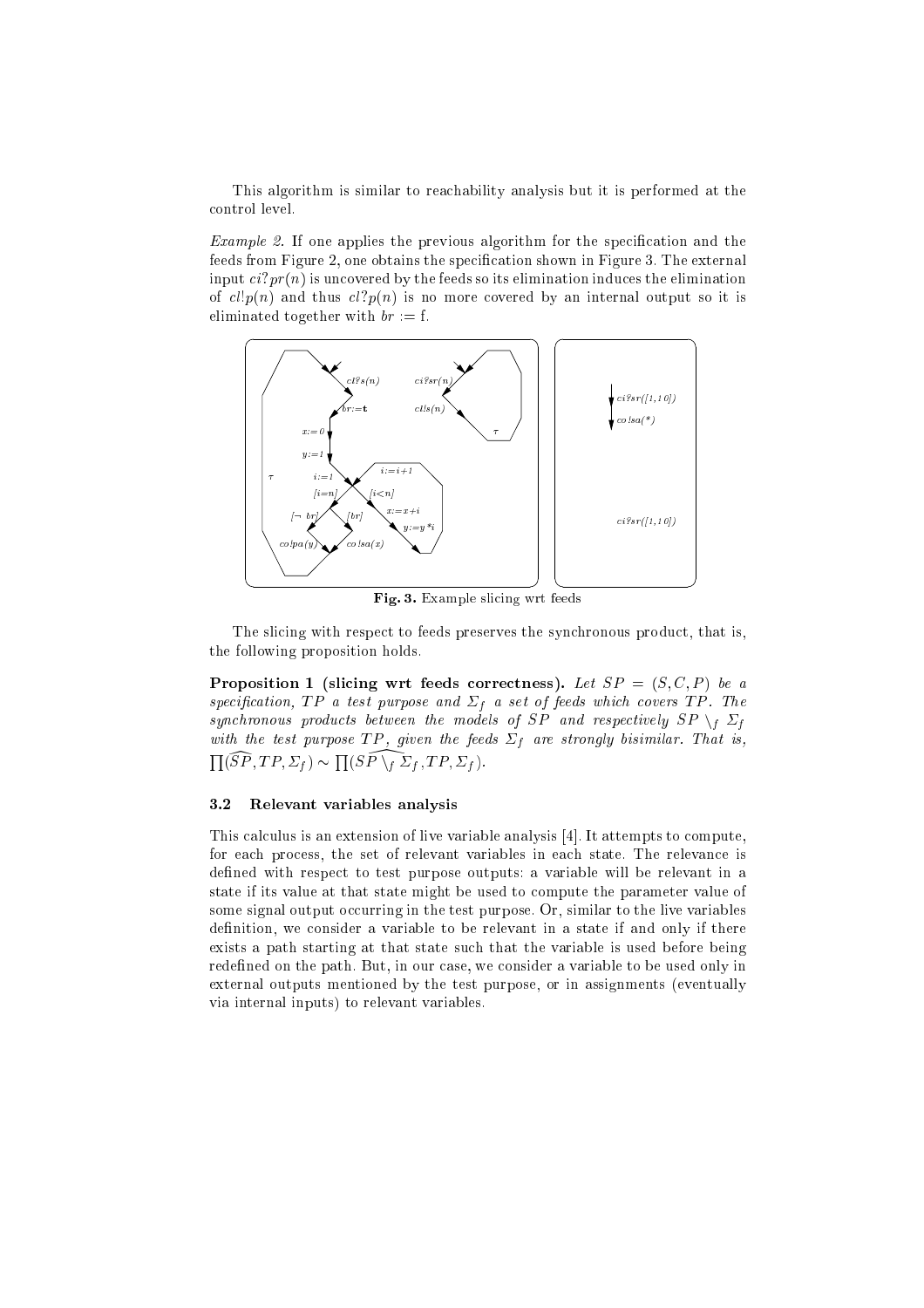Denition <sup>7</sup> (relevant variables wrt outputs). Let SP = (S; C; <sup>P</sup> ) be a  $specinca$ tion and  $IP = (Q_{tp}, I_{tp}, Q_{tp}^r, Q_{tp}^{r})$  be a test purpose. Let  $\Delta_o$  be the set of signal outputs mentioned in the test purpose. The relevant variables are defined for each process  $p = (A_p, Q_p, I_p, q_p) \in P$  by a function  $R(v_p : Q_p \to Z^{1-p})$ mapping states to subsets of variables. The sets  $Rlv_p(q_p)$  for states  $q_p \in Q_p$  are  $defined$  as the least fixed point of the following equation system:

$$
Rlv_p(q_p) = \bigcup_{t_p, q_p} \mathbb{L}_{q'_p} Rlv(q'_p) \setminus Def_p(t_p) \cup Use_p(t_p)
$$

<sup>p</sup>

where

$$
Def_p(t_p) = \n\begin{cases} \n\{x\} & \text{if } t_p = q_p \xrightarrow{[b]x := e} q'_p \\ \n\text{if } t_p = q_p \xrightarrow{[b]x := e} q'_p \\ \n\text{or } t_p = q_p \xrightarrow{[b]c_1^2 s(x)} q'_p \\ \n\text{or } t_p = q_p \xrightarrow{[b]c_1^2 s(x)} q'_p \\ \n\text{or } t_p = q_p \xrightarrow{[b]c_1^2 s(x)} q'_p \\ \n\text{or } t_p = q_p \xrightarrow{[b]c_1^2 s(x)} q'_p \\ \n\text{or } t_p = q_p \xrightarrow{[b]c_1^2 s(x)} q'_p \\ \n\text{or } t_p = q_p \xrightarrow{[b]c_1^2 s(x)} q'_p \\ \n\text{or } t_p = q_p \xrightarrow{[b]c_1^2 s(x)} q'_p \\ \n\text{or } t_p = q_p \xrightarrow{[b]c_1^2 s(x)} q'_p \\ \n\text{or } t_p = q_p \xrightarrow{[b]c_1^2 s(x)} q'_p \\ \n\text{or } t_p = q_p \xrightarrow{[b]c_1^2 s(x)} q'_p \\ \n\text{or } t_p = q_p \xrightarrow{[b]c_1^2 s(x)} q'_p \\ \n\text{or } t_p = q_p \xrightarrow{[b]c_1^2 s(x)} q'_p \\ \n\text{or } t_p = q_p \xrightarrow{[b]c_1^2 s(x)} q'_p \\ \n\text{or } t_p = q_p \xrightarrow{[c]c_1^2 s(x)} q'_p \\ \n\text{or } t_p = q_p \xrightarrow{[c]c_1^2 s(x)} q'_p \\ \n\text{or } t_p = q_p \xrightarrow{[c]c_1^2 s(x)} q'_p \\ \n\text{or } t_p = q_p \xrightarrow{[c]c_1^2 s(x)} q'_p \\ \n\text{or } t_p = q_p \xrightarrow{[c]c_1^2 s(x)} q'_p \\ \n\text{or } t_p = q_p \xrightarrow{[c]c_1^2 s(x)} q'_p \\ \n\text{or } t_p = q_p \xrightarrow{[c]c_1^2 s(x)} q'_p \\ \n\text{or } t_p = q_p \xrightarrow{[c]c_1^2 s(x)} q'_p \\ \n\text{or } t_p = q_p \xrightarrow{[c]c_1^2 s(x)} q'_p \\ \n\text
$$

The relevant variables are computed simultaneously for all processes. The algorithm operates in a backward manner on the control graphs. It starts with empty sets of variables for each state, and at each step one transition is analyzed: the set of used variables is recomputed in the current context and then, the relevant variables set for the source state is updated. The algorithms ends when the least fixed point is reached and no more change in the relevance sets occurs for any of the transitions.

For this analysis too, we notice that the relevance of variables is propagated interprocesses. In fact, variables used in expressions sent through internal channels will become relevant only if, at the destination side their value is further relevant.

The slicing with respect to relevant variables attempts to reduce the number of variables used inside processes. Concretely, we cut off all the definitions assigning irrelevant variables. Irrelevant variables used in inputs are replaced by some special, don't care, variable  $\top$ . Finally, expressions occurring in unused outputs are replaced by the undefined value  $\perp$ . This transformation is formally described below.

Denition <sup>8</sup> (slicing wrt outputs). Let SP = (S; C; <sup>P</sup> ) be a specication and  $TP$  be a test purpose. We define the slice of the specification  $SP$  given the relevant variables computed wrt outputs to be the specification  $SP \setminus_{o} \Sigma_{o} =$  $(S, C, P \setminus_{o} \mathbb{Z}_{o})$ , where  $P \setminus_{o} \mathbb{Z}_{o}$  contains a suced process  $p$  for each process  $p \in P$ . The slice for a process  $p = (\Lambda_p, \mathcal{Q}_p, \mathcal{I}_p, q_n)$  is defined as a process  $p^{\prime} = (\Lambda_n, \mathcal{Q}_p, \mathcal{I}_n, q_n)$  which has the same set of states and the same initial state,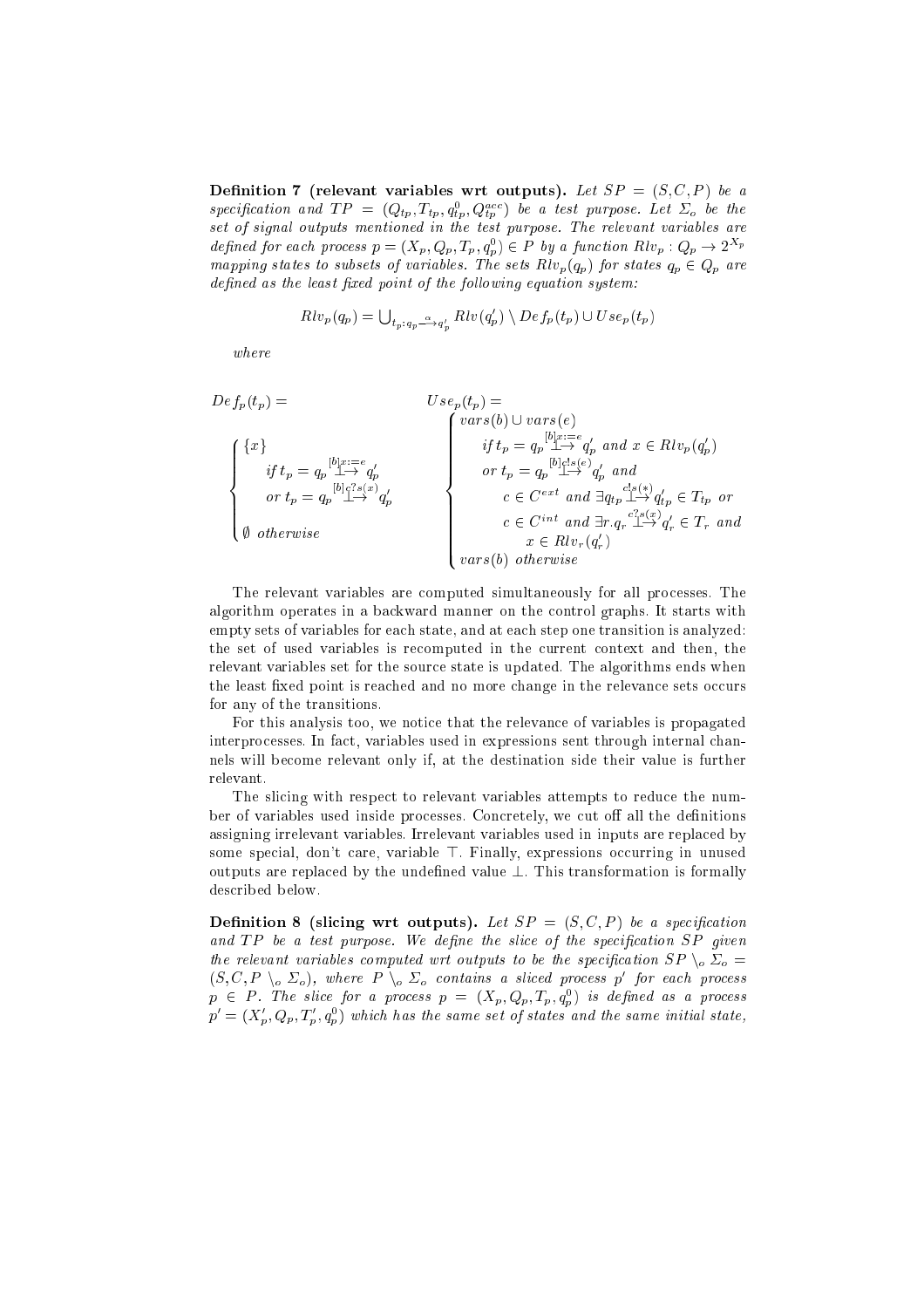but operates only on relevant variables. We put  $X'_p = \bigcup_{q_p \in Q_p} Rlv_p(q_p)$  and transutons  $I_{p}$  are constructed from  $I_{p}$  such that they ao not more define irrelevant variables :

$$
\frac{q_p \stackrel{[b]_x:=e}{\longrightarrow} q'_p \quad x \in Rlv_p(q'_p)}{q_p \stackrel{[b]_x:=e}{\longrightarrow} q'_p \in T'_p} \qquad \frac{q_p \stackrel{[b]_x:=e}{\longrightarrow} q'_p \quad x \notin Rlv_p(q'_p)}{q_p \stackrel{[b]_x:=e}{\longrightarrow} q'_p \in T'_p}
$$
\n
$$
\frac{q_p \stackrel{[b]_x:=e}{\longrightarrow} q'_p \in T'_p}{q_p \stackrel{[b]_x^2=s}(x)}{q'_p \stackrel{[b]_x^2=s}(x)}{q'_p \stackrel{[b]_x^2=s}(x)}{q'_p \stackrel{[b]_x^2=s}(x)}{q'_p \stackrel{[b]_x^2=s}(x)}{q'_p \stackrel{[b]_x^2=s}(x)}{q'_p \stackrel{[b]_x^2=s}(x)}{q'_p \stackrel{[b]_x^2=s}(x)}{q'_p \stackrel{[b]_x^2=s}(x)}{q'_p \stackrel{[b]_x^2=s}(x)}{q'_p \stackrel{[b]_x^2=s}(x)}{q'_p \stackrel{[b]_x^2=s}(x)}{q'_p \in T'_p}}
$$

where  $Use(c|s) = \exists q_{tp} \perp \rightarrow q'_{tp} \in T_{tp}$  or  $\exists r.q_r \perp \rightarrow q'_r \in T_r$  and  $x \in Rlv_r(q'_r)$ denote the global utility of the form cf the form control

Example 3. The slicing wrt outputs algorithm, applied for the specification and the test purpose from Figure 3, produces the specification shown in Figure 4. The transitions labeled  $y := 1$  and  $y := y * i$  are relabeled with  $\tau$  and the output  $co$ !pa(y) become  $co$ !pa( $\perp$ ) because  $\neg$ Use(co!pa).



Fig. 4. Example slicing wrt outputs

Intuitively, the slicing wrt relevant outputs preserves the model of the speci fication up to concrete values carried by signals not observed in the test purpose. We define the renaming of the specification model  $SP$  with respect to the set of output actions  $\Sigma_o$  in the following way: each visible output action  $c!s(v)$  which is not specified by the test purpose i.e.,  $c!s(*) \notin \Sigma_o$ , is renamed into  $c!s(\bot)$ . The other actions are left unchanged. In this way, we left out the exact parameter values for outputs, other than ones occurring in the test purpose. We note the renamed model with  $\overline{SP} \downarrow \Sigma_o$ . The following proposition holds.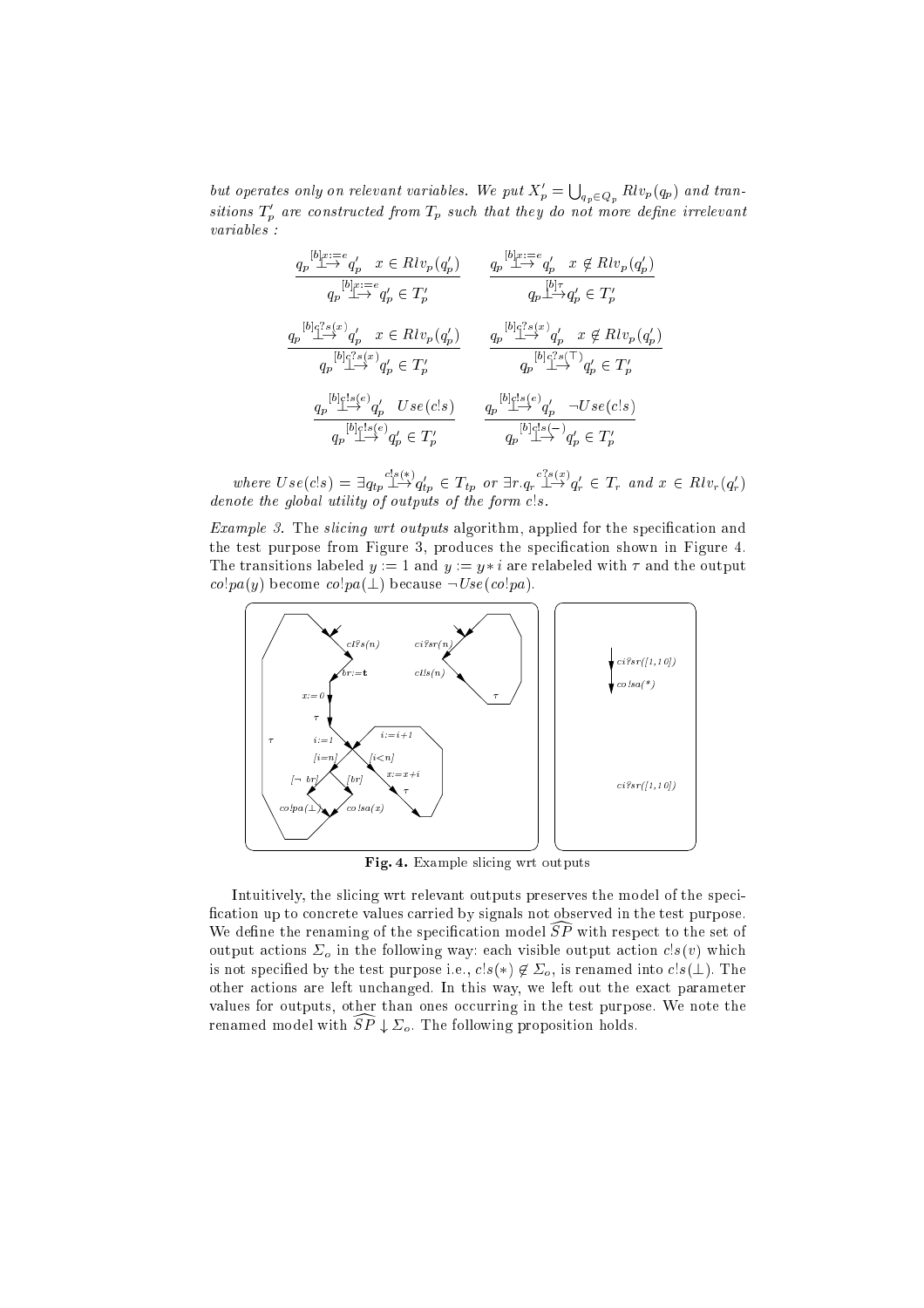Proposition <sup>2</sup> (slicing wrt outputs correctness). Let SP = (S; C; <sup>P</sup> ) be a specification and  $IP = (Q_{tp}, I_{tp}, Q_{tp}^*, Q_{tp}^*)$ . The model of SP renamed with respect to the observable outputs o and respectively the model of SP no o are strongly bisimilar, that is,  $\widehat{SP} \downarrow \Sigma_o \sim \widehat{SP} \setminus_o \Sigma_o$ .

A final remark concerns a more general utility of relevant variables. In fact, we tried here to exploit them at a purely syntactic level e.g., by eliminating the irrelevant ones and their dependencies in the specification. However, it is possible to take them into account in a deeper manner. For instance, using a technique similar to [4], one can reinitialize them with a default value as soon as they become irrelevant, thereby achieving a bisimilar reduced model.

#### $3.3$ Constraint propagation

This section provides an approach to simplify the specification, using the constraints imposed on the feeds and the inputs of the test purpose. First, these constraints will be attached to possible matching inputs. Then, by using some intra/interprocesses data flow analysis algorithms, the constraints are propagated in the specification. Thus, for each control state, a conservative approximation of the set of possible values for each variable is computed. Finally, this information is used to evaluate the transitions guards and to eliminate those ones never firable.

In the following we will sketch the *constraint propagation* problem and how to solve it. It is a data flow analysis problem whose basic components are :

- 1. the flow graph is composed of the states and the transitions of each process and some auxiliary constructions in order to simulate the internal queues,
- 2. the complete powerset lattice of  $D$ , the constraints being some of its elements,
- 3. the class of transition  $f$  transitions  $\mathcal{L}_{\tau}$  transfer that the second transition tp.
- 4. the confluence functions  $\vert \cdot \vert$ , one for each state.

Let us observe that by choosing the constraints to be the elements of  $2^-$  we have ensured the possibility of testing the emptiness of a constraint and also the possibility of having a partial order among them.

In order to define the transfer functions for transitions, one has to ensure that the actions of transitions (assignments and arithmetic operations) can be realized with constraints (that is, with set of values of <sup>D</sup> instead of only one value of  $D$ ). This requirement is fulfilled by defining the operations with set of values similarly as in the interval arithmetic [19].

Having seen what are the basic requirements and an approach to fulfill them, the definition of constraint propagation problem follows below.

 $\blacksquare$  denote by the special propagation  $\rho$  . Let  $S$  be the special propagation  $\rho$ cation and  $\Sigma_f$  the set of feeds. Constraints are represented, for each process, as a function vale  $Q_p \rightarrow Z$  , with the notations presented before, the constraint propagation problem is defined as finding the least fix point solution of the following equation system: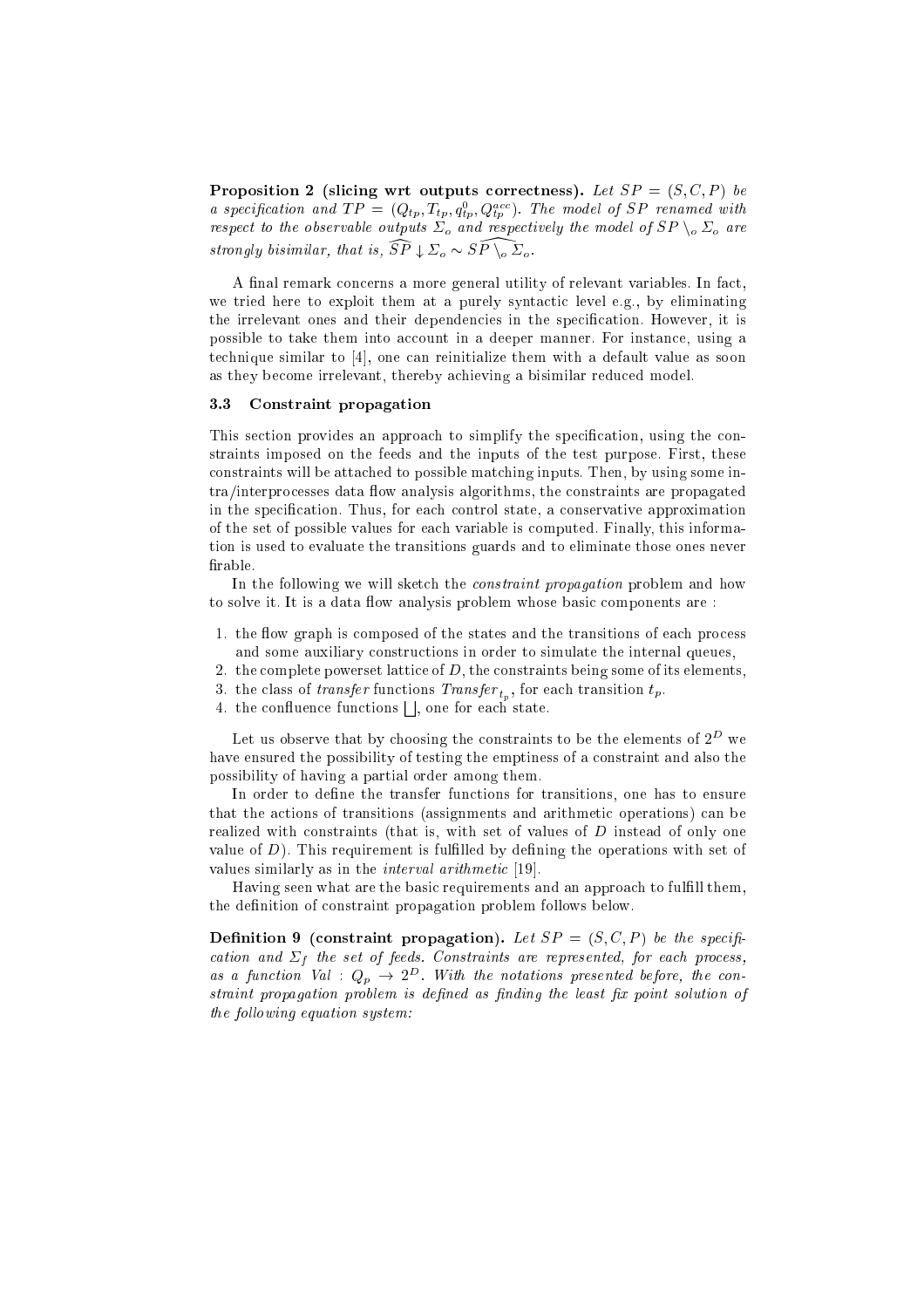$Val(q'_{p}) = \bigsqcup$  $t_p:q_p \longrightarrow q'_p$  and  $t_p \longmapsto t_p$ 

In order to solve this problem we have considered the cases where constraints are expressed by means of constants and by integer intervals. This is due to the fact that in  $TTCN$  [12] the constraints have this kind of simple forms. The formal framework defined above is applicable in these cases, using the Galois connection, a classical abstract interpretation technique [8].

The algorithm used for solving the constraint propagation problem in the case of the lattice of constants is the classical iterative algorithm from [16] with an interprocesses variant such as [9]. In the case of the integer intervals lattice, due to the fact that it has infinite height, we use for each process a widening technique as in [3].

The results of the constraint propagation problem are used in simplifying the specication by means of slicing. However, they also allow, for the outgoing output transitions of a control state, to have a conservative approximation of the parameters of the signals, thereby enabling generation of symbolic test cases.

Denote 10 (slicing write write write write  $\mathcal{L}$  ). Let  $\mathcal{L}$  be a specific write  $\mathcal{L}$  be a specific write  $\mathcal{L}$ tion and  $\Sigma_f$  a set of feeds. We define the slice of the specification SP given the constraints computed wrt feeds to be the specification  $SP \setminus_c \Sigma_f = (S, C, P \setminus_c \Sigma_f)$ , where  $P \setminus_{c} \vartriangle_{f}$  contains a suced process p for each process  $p \in P$ . The suce for a process  $p = (x_p, Q_p, I_p, q_p)$  is defined as a process  $p = (x_p, Q_p, I_p, q_p)$ , which operates on the same set of variables  $\Lambda_p.$  The sets of states  $Q_p \subseteq Q_p$  and transitions  $\mathbf{1}_p \subseteq \mathbf{1}_p$  are the smallest ones which satisfy the following rules:

$$
\frac{\perp}{q_p^0 \in Q'_p} \qquad \qquad \frac{q_p \in Q'_p \ t_p = q_p \perp^{\alpha} \to q'_p \ \ Transfer_{t_p}(Val_p(q_p)) \neq \emptyset}{q'_p \in Q'_p \ t_p = q_p \perp^{\alpha} \to q'_p \in T'_p}
$$

*Example 4.* The *slicing wrt constraints* algorithm, applied for the specification and the test purpose from Figure 4, produces the specication shown in Figure 5. The value <sup>t</sup> for br is propagated to the source state of the transition with the guard  $[\neg br]$  and thus determining that this transition and the following  $colpa(\perp)$ will be never fired. These transitions are detached from the specification. The constraint propagation problem, in this case, given the feed  $ci?sr([1, 10])$ , provides for the parameter x in the transition  $colsa(x)$  the interval [1, 100].

We have the following preservation result.

Proposition <sup>3</sup> (slicing wrt constraints correctness). Let SP = (S; C; <sup>P</sup> ) be a specification,  $IF = (Q_{tp}, I_{tp}, Q_{tp}, Q_{tp})$  and  $Z_f$  a set of feeds which cover T T . The synchronous product between the models of SP and respectively  $SP \setminus_c \Sigma_f$  with the test purpose given the feeds  $\Sigma_f$  are strongly bisimilar, that is  $\Pi(SP, TP, \Sigma_f) \sim \Pi(SP \setminus_c \Sigma_f, TP, \Sigma_f)$ 

## Experimentation

These techniques were implemented and currently we are experimenting with them on some case studies. We use the IF [5] framework, which is an interme-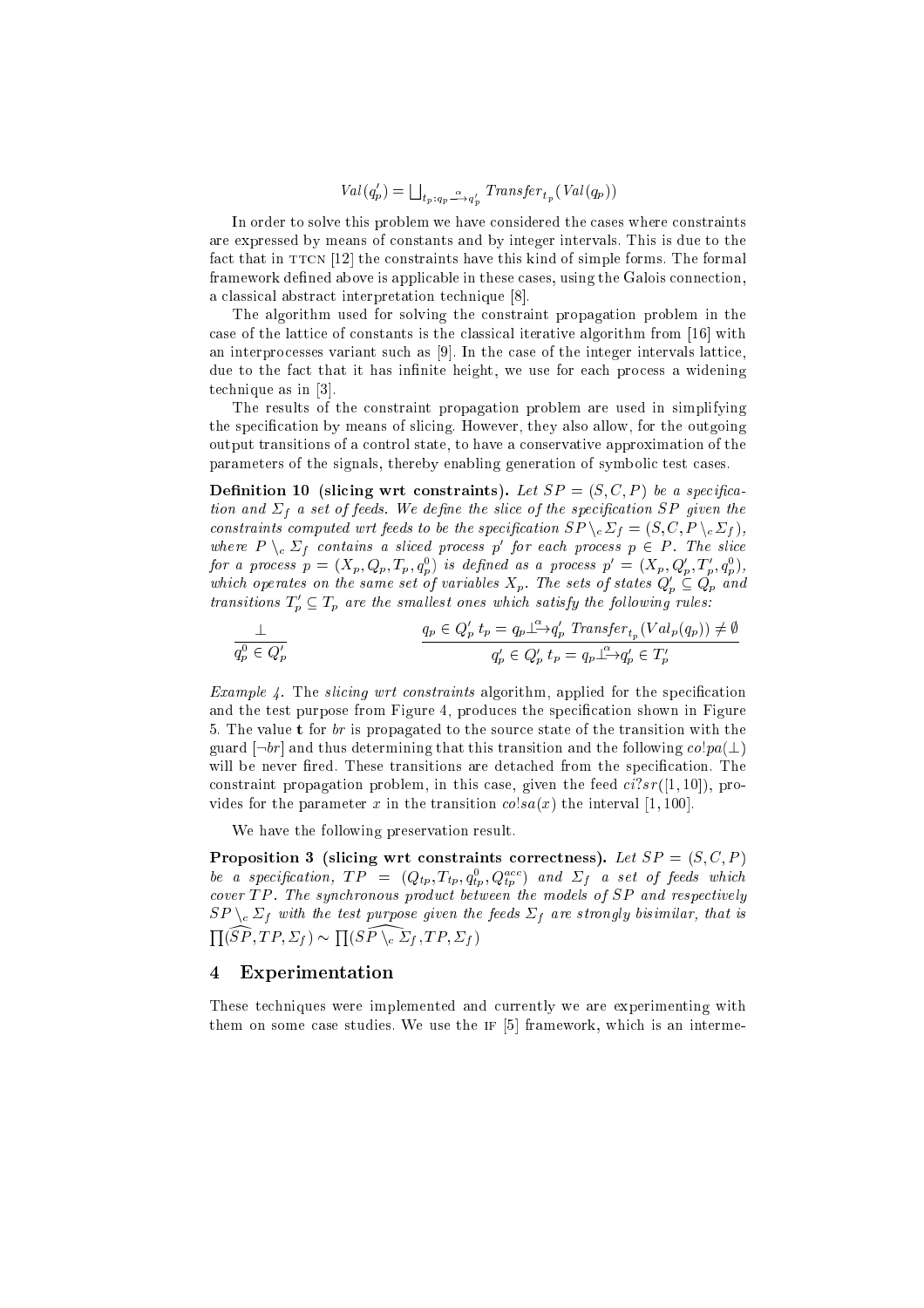

Fig. 5. Example slicing wrt constraints

diate program representation for protocols, based on asynchronously communicating timed automata. if was designed right from the beginning to support the application of static analysis techniques used in compiler optimization [1, 17].

The techniques presented before were applied to improve test case generation for the sscop protocol  $[6]$ , a layer from the ATM protocols stack. Previous work was already done on it in the context of the forma research action [6] and despite its success, it shows also the limitations of the existing test generation technology. We were interested to see what are the concrete benefits of our addons.

We started with an SDL version of the protocol provided by CNET France Telecom. It is about 2000 lines of code which describes the whole protocol as a single SDL process. It was translated into an IF extended automaton, with 1075 states, 1291 transitions and 134 variables. We considered 10 test purposes conceived for different phases of the protocol (connection, data transmission). The results obtained using previous analysis are summarized below:

- slicing wrt feeds: By carefully choosing the appropriate set of feeds for each test purpose, we obtained reductions up to 80% of the specication. That is, we started usually with the smallest set of feeds covering the test purpose inputs. This choice is often too restrictive i.e., test cases cannot be constructed from the model of sliced specification. Thus, we iteratively added other inputs to the feeds until the model became sufficiently large to cover the test purpose behavior. In this way, we are able to work on some minimal version of the specification, still allowing the generation of test cases.
- slicing wrt outputs: This analysis gives very good results too. When applied on the sliced specication wrt to feeds, it reduces the number of variables up to 40%. More generally, for the sscop protocol we obtained, in average, that, from total number of variables, 30% are relevant with respect to outputs, while the maximum reaches 60%. Also, when used at the model generation time, the relevant variables still allow important reductions on the number of model states and transitions.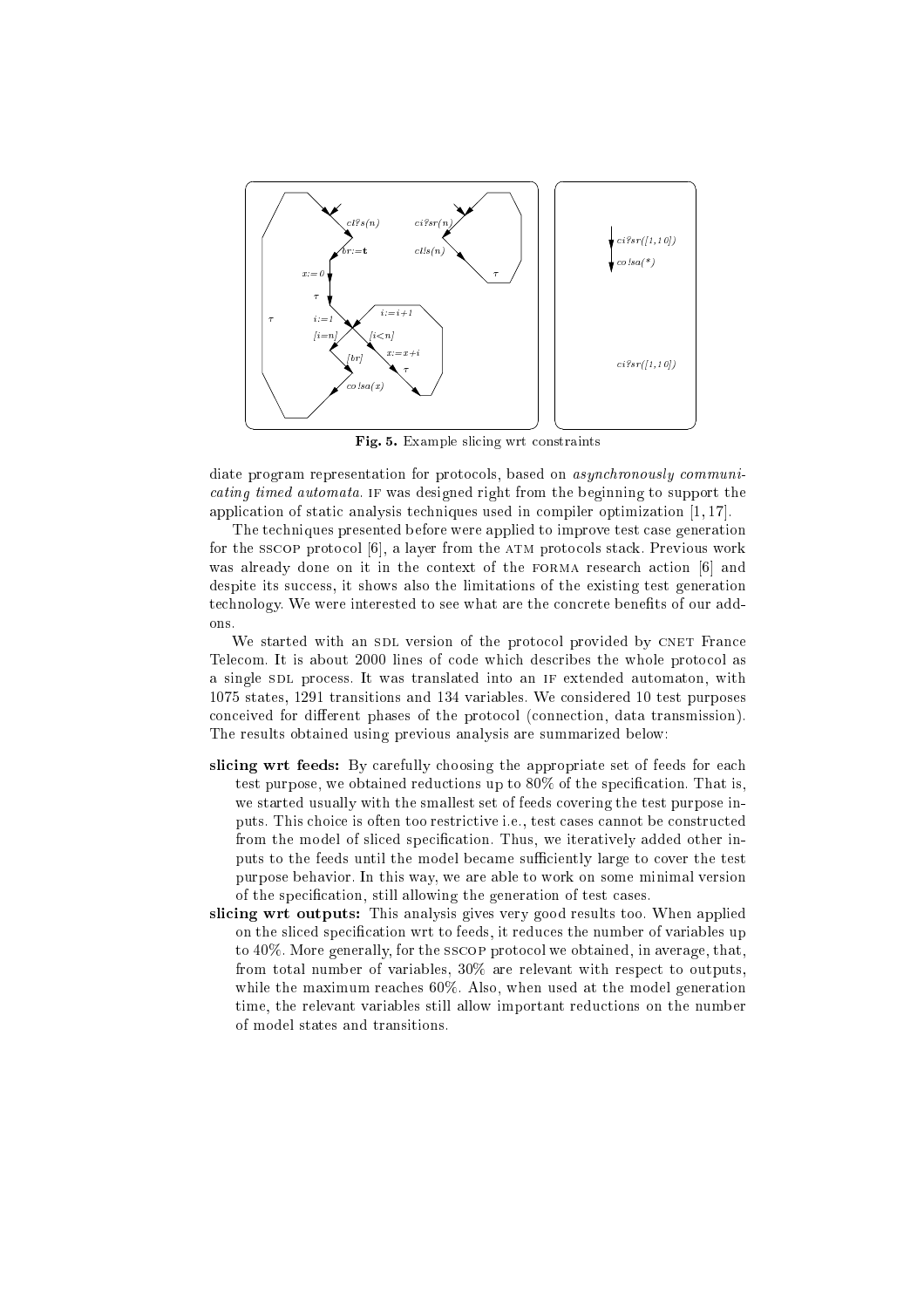constraint propagation: The constraint propagation is still under development. At this time, we experimented only the constant propagation algorithm. The results obtained are good, mainly when the test purpose and the feeds contains punctual constraints i.e., the values provided in test purpose inputs are fixed at some constants. We work currently to adapt the interval propagation algorithm.

These results are very encouraging. However, given the particular nature of the sscop protocol, we need further experimentations to clearly set up our techniques. We will consider experimentations for interprocesses slicing and the interaction between the three slicing techniques.

### $\overline{5}$ Conclusion and future work

In this paper, we show that automatic test generation can take advantages of static analysis. Our test generation method, derived from the so-called on the fly model checking, consists in traversing a product defined between the specification and the test purpose. Before test generation, simplications may be made on the specification, by collecting informations on the test purposes.

Our general approach to define static analysis is based on the following considerations and remarks. The specication is a set of extended automata, asynchronously communicating via a set of queues. The test purpose is also an extended automaton with constraints. In the context of test generation, we distinguish between inputs and outputs. The static analysis we define transform specifications into others, smaller ones, without loss of information with respect to test purpose. This approach is compatible with the standard definition of conformance testing.

In this work, we proposed three kinds of slicing, based on different analysis. The first one consists in restricting each automaton, starting from the set of feeds. It includes the propagation through the dependence relation between the input of a process and the outputs of the others process. The second analysis computes the set of variables, necessary to determine values occurring into the outputs, and safely discards the others. The last analysis is the constraint propagation.

We have shown that the combination of these three interprocesses analyses may reduce the specication. We have implemented these analysis in the context of if tools and we obtain very good results on the sscop protocol.

Our results can be further extended in several directions. Firstly, we aim at experimenting more systematically the static analysis in the context of test case generation for industrial protocols. The results on sscop were very encouraging but other experimentations are further needed to conclude the practical use of our techniques.

At short term too, we plan to extend these analysis techniques to work on timed specications. In fact, the generated test cases usually uses timers, which are set and test to more or less arbitrarily values in order to observe deadlocks or livelocks in the implementation. However, a more fine analysis can be done on timed specications to obtain relevant values to be used in this context.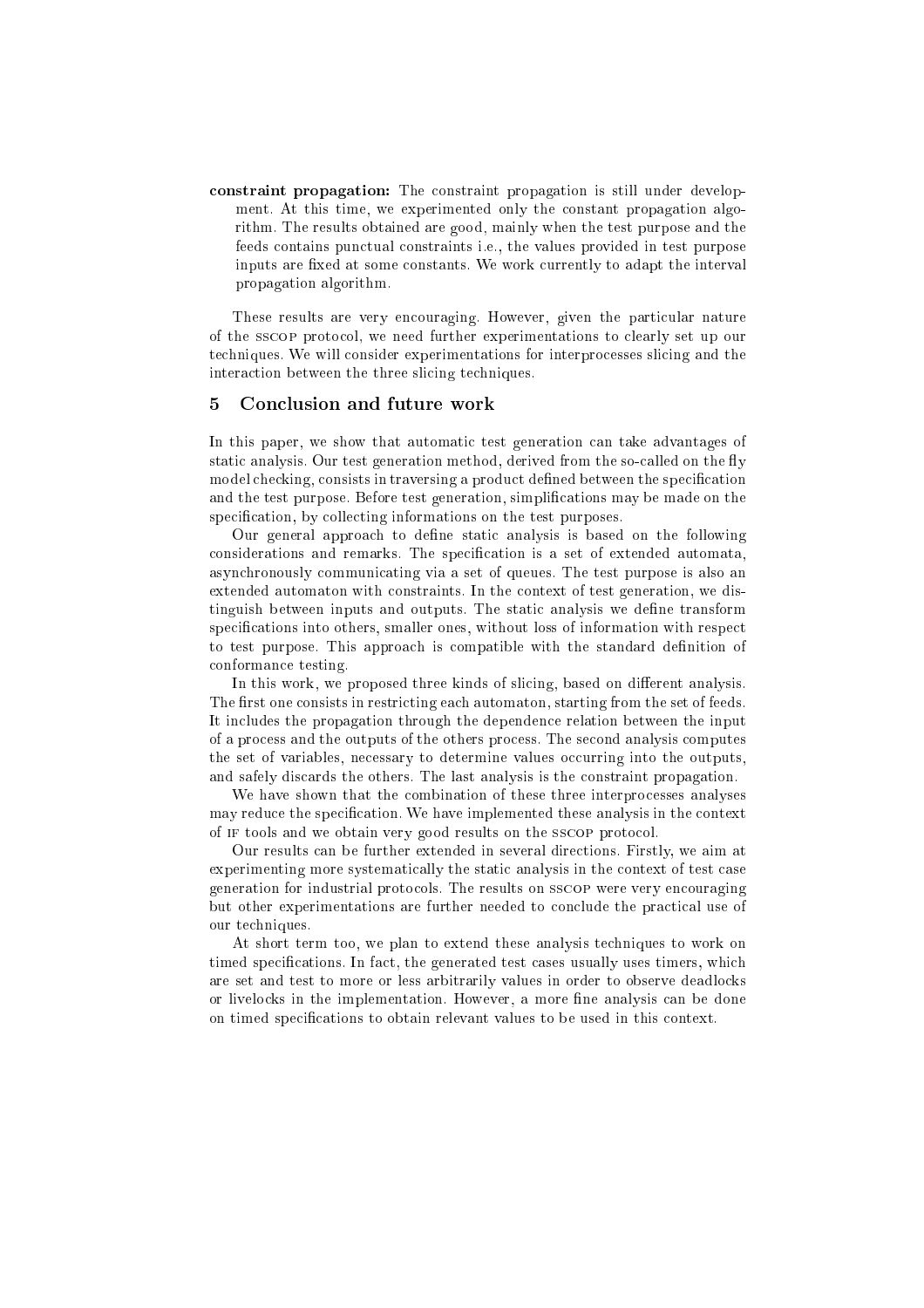A more speculative direction concerns the generation of symbolic tests. In this respect, we are currently thinking about the appropriate extension for the test purposes concept. For instance, the explicit use of variables in addition to constraints can make them much more expressive. Furthermore, it may be interesting to reconsider the definition of the synchronous product i.e., to be done at a higher level in such a way that it will allow the derivation of symbolic test cases.

- 1. A. Aho, R. Sethi, and J.D. Ullman. Compilers: Principles, Techniques and Tools. Addison-Wesley, 1986.
- 2. A. Belinfante, J. Feenstra, R.G. de Vries, J. Tretmans, N. Goga, L. Feijs, S. Mauw, and L. Heerink. Formal Test Automation : a Simple Experiment. In G. Csopaki, S. Dibuz, and K. Tarnay, editors,  $12^{th}$  International Workshop on Testing of Communicating Systems. Kluwer Academic Publishers, 1999.
- 3. F. Bourdoncle. Efficient Chaotic Iteration Strategies with Widenings. In International Conference on Formal Methods in Programming and their Applications, volume 735 of LNCS. Springer-Verlag, 1993.
- 4. M. Bozga, J.-C. Fernandez, and L. Ghirvu. State Space Reduction based on Live Variables Analysis. In SAS, volume 1694 of LNCS, Venezia, IT, 1999.
- 5. M. Bozga, J.-C. Fernandez, L. Ghirvu, S. Graf, J.-P. Krimm, L. Mounier, and J. Sifakis. IF : An Intermediate Representation for SDL and its Applications. In SDL Forum Proceedings, Montreal, CA, June 1999.
- 6. M. Bozga, J.-C. Fernandez, L. Ghirvu, C. Jard, T. Jeron, A. Kerbrat, P. Morel, and L. Mounier. Verification and Test Generation for the SSCOP Protocol. Science of Computer Programming, 1999.
- 7. E. Brinksma, R. Alderden, R. Langerak, J. Van de Lagemaat, and J. Tretmans. A Formal Approach to Conformance Testing. In J. De Meer, L. Mackert, and W. Efreisperg, editors,  $z^{--}$  International Workshop on Protocol Test Systems. North Holland, 1990.
- 8. P. Cousot and R. Cousot. Comparing the Galois Connection and Widening/Narrowing Approaches to Abstract Interpretation. Technical report, LIX, Ecole Polytechnique, 91128 Palaiseau Cedex FR, May 1990.
- 9. M. Dwyer. Data Flow Analysis Frameworks for Concurrent Programs. Technical Report UM-CS-1995-062, University of Massachusetts at Amherst, US, 1995.
- 10. J.-C. Fernandez, C. Jard, T. Jéron, and C. Viho. Using on-the-fly verification techniques for the generation of test suites. In Proceedings of the 8th International Conference on Computer Aided Verification, number 1102 in LNCS. Springer-Verlag, 1996.
- 11. J.-C. Fernandez, C. Jard, T. Jeron, and C. Viho. An Experiment in Automatic Generation of Test Suites for Protocols with Verification Technology. Science of Computer Programming, 29, 1997.
- 12. International Organization for Standardization. OSI-Open Systems Interconnection, Information Technology - Open Systems Interconnection Conformance Testing Methodology and Framework, 1992. Standard ISO/IEC 9646-1/2/3.
- 13. R. Gupta, M.J. Harrold, and M.L. Soffa. Program Slicing-Based Regression Testing Techniques. Journal of Software Testing, Verication and Reliability,, June 1996.